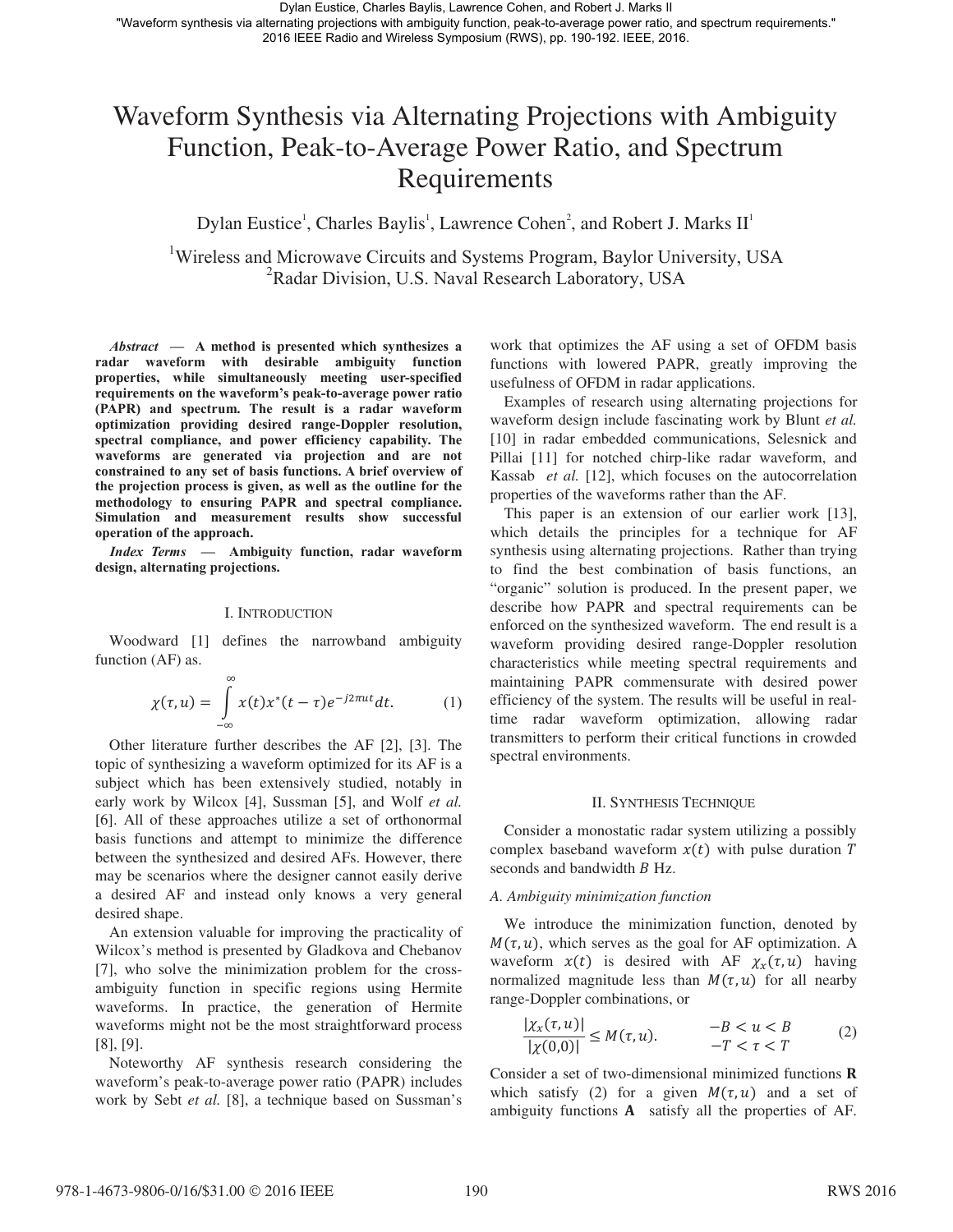Note that the optimum is reached for AF optimization when  $\chi_x \in A \cap R$ .

# *B. Review of projections for AF minimization*

The projection of  $\chi_x(\tau, u)$  onto **R** is given by

$$
\Phi_x(\tau, u) = P_{\mathbf{R}}(\chi_x)
$$
\n
$$
= \begin{cases}\n\chi_x(\tau, u) \frac{M(\tau, u)}{|\chi_x(\tau, u)|}, & (\tau, u) \in \mathbf{B} \\
\chi_x(\tau, u), & (\tau, u) \notin \mathbf{B}\n\end{cases}
$$
\n(3)

where  $\bf{B}$  is the set of range-Doppler combinations where (2) is not satisfied.

Let the set of temporal waveforms with pulse duration  $T$ seconds and bandwidth  $B$  Hz be  $X$ . The projection from  $R$ onto  $X$  is given by

$$
y(t) = P_X^f(\Phi_x) = \int_{-\infty}^{\infty} \Phi_x^*(-\tau, u) du \tag{4}
$$

$$
z(t) = P_{\mathbf{X}}^{t}(\Phi_{x}) = \mathcal{F}^{-1}\left\{\int_{-\infty}^{\infty} \Phi_{x}(\tau, u)d\tau\right\}^{*}.
$$
 (5)

A weighted combination of  $y(t)$  and  $z(t)$  is then used to form  $s(t)$ .

# *C. PAPR and spectral compliance projections*



Fig. 1. The minimization function (top-left) and the normalized magnitude of the synthesized AF (top-right) in dB and the spectrum (middle) and time (bottom) domains of the synthesized waveform for trial I.

Once  $s(t)$  has been found, the nearest waveform which also meets energy, PAPR, and spectral requirements must be found before projecting back to **A.** Let **E** be the set of waveforms with greater than minimum desired energy  $E$ , **P** be the set of waveforms with less than maximum desired PAPR, and S be the set of waveforms whose spectrum fit inside the desired spectral mask. We wish to find  $x(t)$  such that

$$
x(t) \in \mathbf{X} \cap \mathbf{E} \cap \mathbf{P} \cap \mathbf{S}.\tag{6}
$$

Starting with  $s(t)$ , we project onto **E** via

$$
s_{\mathbf{E}}(t) = P_{\mathbf{E}}(s) = s(t) \frac{E}{\int_{-\infty}^{\infty} |s(t)|^2 dt} . \tag{7}
$$

We then project from  $E$  onto  $P$  with

$$
s_{\mathbf{P}}(t) = P_{\mathbf{P}}(s_{\mathbf{E}})
$$
  
= 
$$
\begin{cases} s_{\mathbf{E}}(t) \frac{|s|_{peak}}{|s_{\mathbf{E}}(t)|}, & |s_{\mathbf{E}}(t)| > |s|_{peak} \\ s_{\mathbf{E}}(t), & |s_{\mathbf{E}}(t)| \le |s|_{peak} \end{cases}
$$
 (8)

where 
$$
|s|_{peak} = \sqrt{PAPR/S_{RMS}}
$$
.

PAPR is the linear PAPR desired and  $s_{rms}$  is the root mean square of  $s_{\mathbf{E}}(t)$ . Finally, the projection from **P** to **S** is done via

$$
\mathcal{F}\{s_{\mathbf{S}}(t)\} = P_{\mathbf{S}}(s_{\mathbf{P}})
$$
\n
$$
= \begin{cases}\nS_{MASK}(f), & |\mathcal{F}\{s_{\mathbf{P}}(t)\}| > S_{MASK}(f) \\
\mathcal{F}\{s_{\mathbf{P}}(t)\}, & |\mathcal{F}\{s_{\mathbf{P}}(t)\}| \leq S_{MASK}(f)\n\end{cases} \tag{9}
$$

where  $S_{MASK}(f)$  is the user-defined spectral mask. Projections from  $\mathbf{E} \to \mathbf{P} \to \mathbf{S}$  are iterated until (6) is satisfied, at which point  $s_F(t) = s_P(t) = s_S(t) = x(t)$ .

So, to recap, the projections process iterates from  $A \rightarrow R \rightarrow X \cap E \cap P \cap S$  until an optimum is found.

#### III. MEASUREMENT RESULTS

This technique is tested using a Keysight Technologies signal generator and oscilloscope. The quality of  $\chi_x$  is given by the least-squares and minimax distance functions [13]. Results from two trials are shown in Figs. 1 and 2, with each trial using a different minization function.

The required PAPR and energy for both trials was 2 dB and 6775, respectively. A 1080 sample waveform is generated in a maximum of 100 iterations. Results are summarized in Table I. The baseband signal is created digitally and sent to the signal generator, where it is synthesized and modulated to 3.3 GHz. The resulting physical waveform is then sampled by the oscilloscope and sent back to the PC, where it is demodulated and quantified with the distance functions.